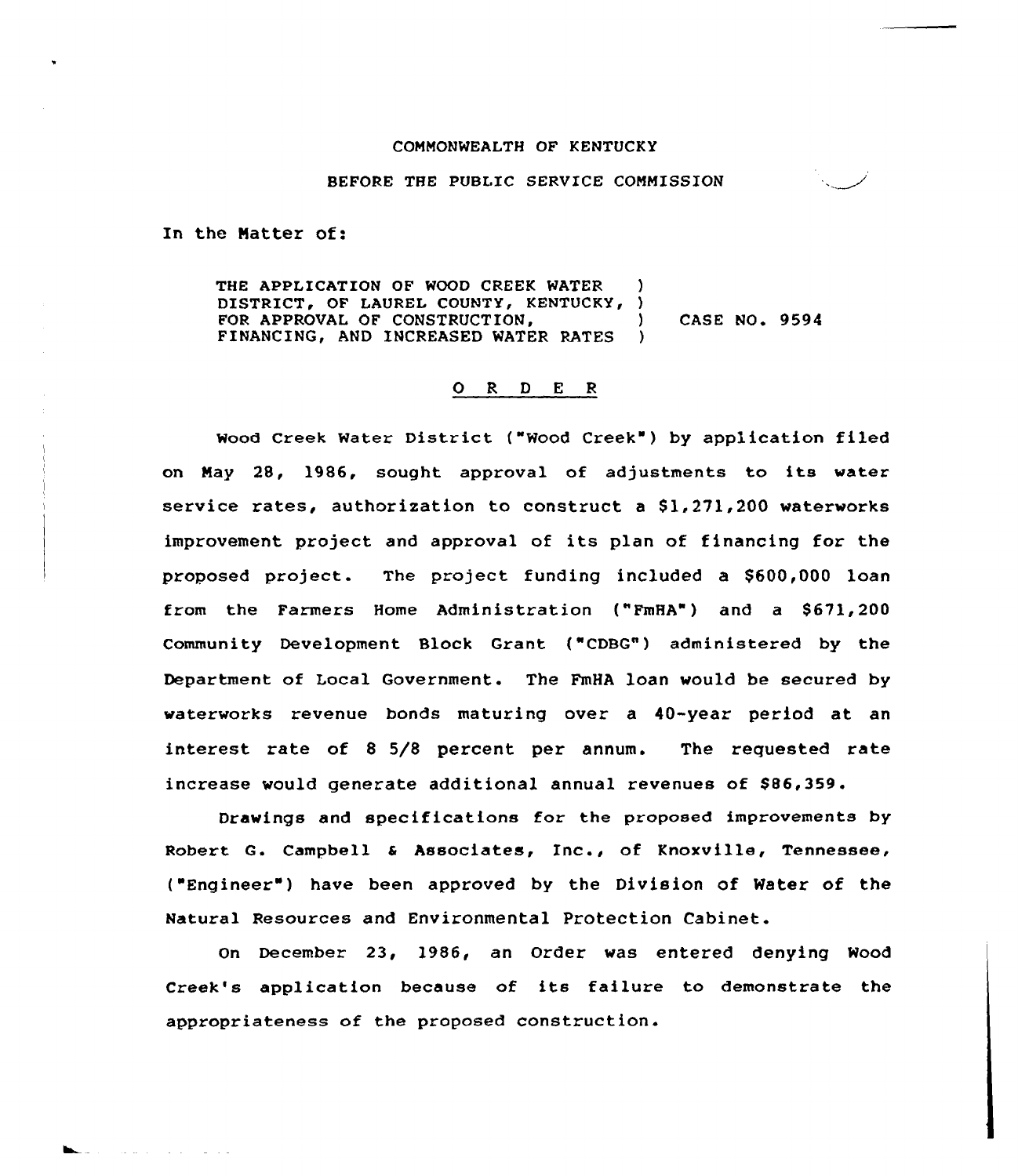Wood Creek filed a motion for rehearing in this case on January 6, 1987. Wood Creek filed additional exhibits on January 23, 1987. On January 26, 1987, the Commission granted the motion for the purpose of extending the time for review of the information filed.

On February 24, 1987, the Commission qranted the rehearing to allow Wood Creek to respond to the Commission's concerns. The Order entered on February 24, 1987, required Mood Creek to offer testimony and written exhibits on identifying and quantifying the existing water usage on a county-wide basis. In addition, information was requested on the ability of the county's existing water utilities to serve the present and future water demands. The February 24, 1987, Order also required Wood Creek to identify and quantify specific improvements and possible alternatives on a county-wide basis needed to satisfy the present and future water usage. Information concerning the appropriateness of the proposed rate design was also requested.

Wood Creek responded to the February 24, 1987, Order at the rehearing held April 7, 1987. Ralph Johanson, P.E., of GRW Engineers, Lexington, Kentucky, presented testimony and exhibits to support Mood Creek's proposed construction project. The testimony and exhibits demonstrated that the proposed construction is <sup>a</sup> necessary part of the considerable imorovements required to satisfactorily meet the immediate and future comprehensive water needs of Laurel County.

 $-2-$ 

<u>and a community of the second the second second and the second second second and second second and second and </u>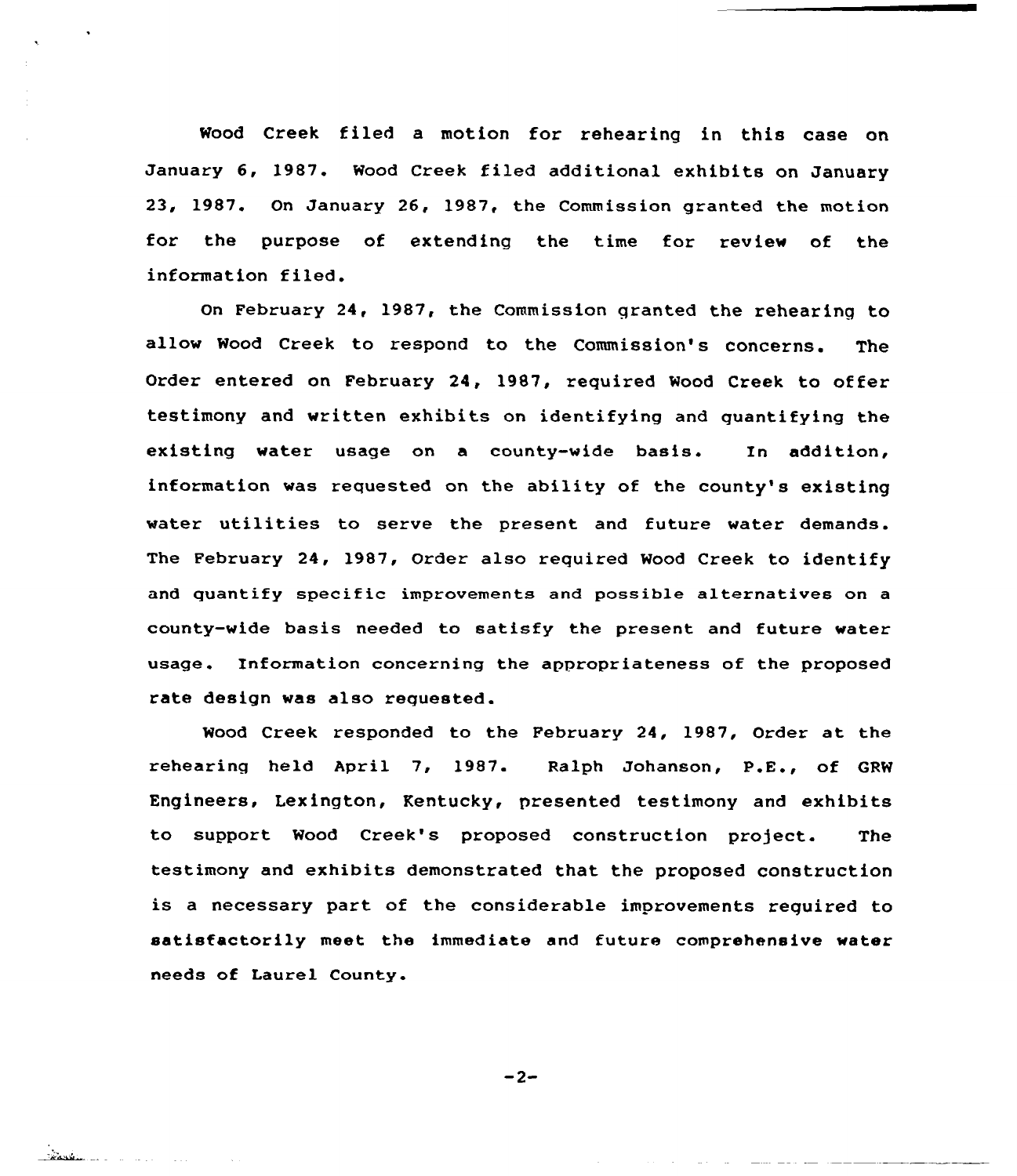#### REUENUE REQUIREMENTS

The report of the Commission staff dated September 16, 1986, recommended that Mood Creek be granted the full amount of its requested increase, assuming approval of the propose construction. In accordance with the Commission's established rate-making practices, the recommendation did not include recovery of depreciation on contributed property.

In its Order of December 23, 1986, the Commission raised the issue of the recovery, through rates, of depreciation on contributed property as mandated by the Supreme Court of Kentucky. At the rehearing of April 7, 1987, Wood Creek addressed this issue and requested that depreciation on contributed property be included by the Commission in its determination of Wood Creek's revenue requirements.

The increase recommended in the staff's report excluded \$54,467 of depreciation on contributed property included as part of Wood Creek's existing plant in service. The staff report also excluded \$13,420 of depreciation on the \$671,200 grant portion of the proposed construction project. The addition of these amounts to Wood Creek's reguested increase results in a total required increase of \$154,246. This will result in a Debt Service Coverage ("DSC ) of 1.12X which is the same DSC produced by Wood Creek's requested increase when depreciation on contributed property was excluded. Sased on the finding herein that the proposed construction should be approved the Commission is of the opinion that Wood Creek should increase its rates in order to generate additional annual revenue of \$154,246.

 $-3-$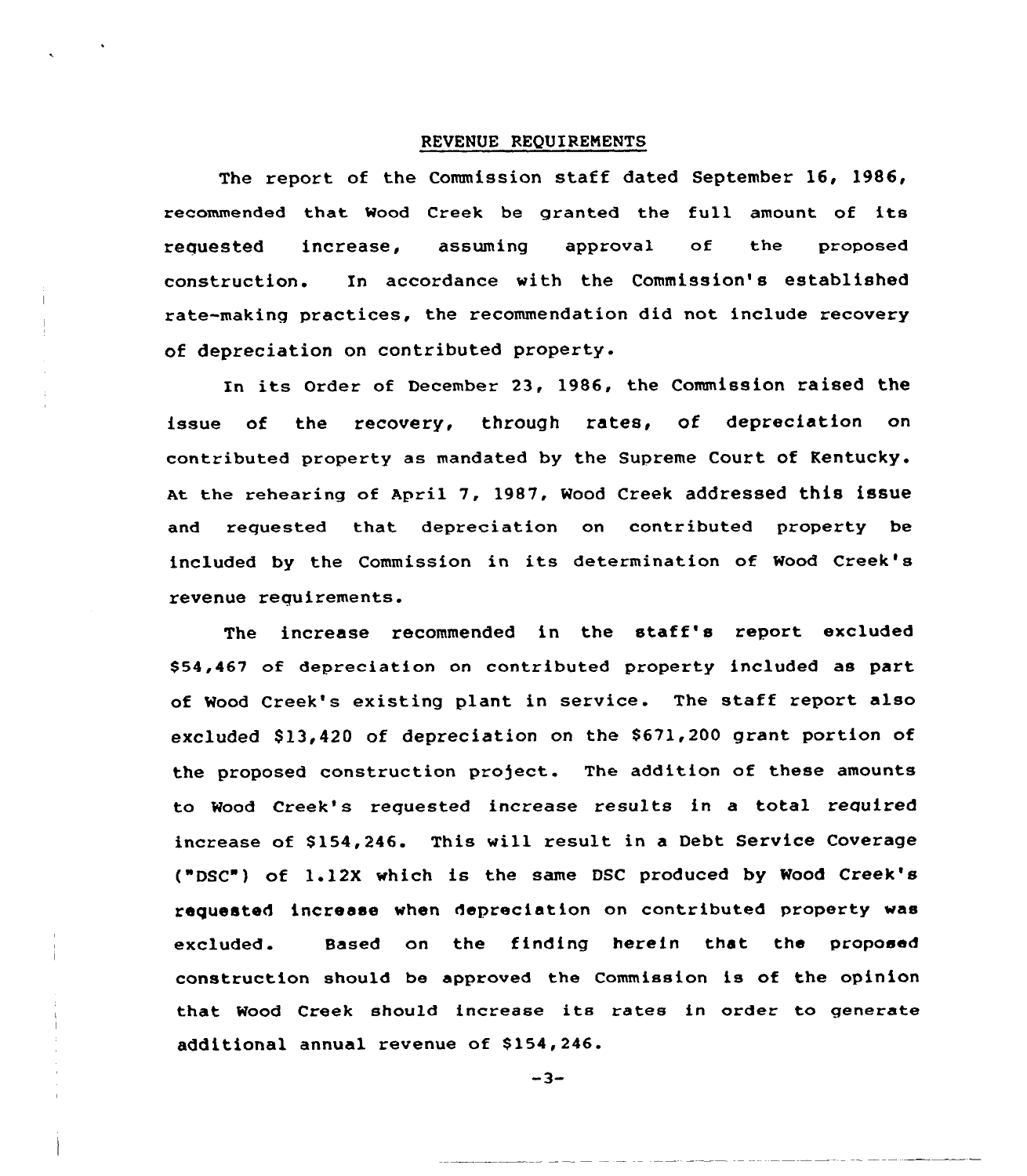#### RATE DESIGN

Wood Creek's initial proposal spread the rate increase based on the revenue requirement over those rate steps utilized by wholesalers and large quantity users. The justification for this design was that these classifications of users would benefit the greatest from the construction. Commission staff concurred with that proposal and the Commission aqrees with the position of the staff. However, in addition to an increase in revenue for construction purposes, Wood Creek should be permitted to increase its revenues due to depreciation expense on contributed property allowed herein. This expense is attributable to the development of the entire system. Thus, the revenue requirement should be spread to all customer classifications.

The rates in Appendix <sup>A</sup> have been developed on the basis that the increase in the revenue requirement has two distinct sources, the construction project and depreciation expense. An amount of \$ 67,887 for depreciation expense has been spread over all classifications in the rate base. An amount of \$86,359 for construction expenses has been spread over the wholesale rate and large user classifications.

#### FINDINGS AND ORDERS

The Commission, after consideration of the evidence of record, and being advised, is of the opinion and finds that:

1. Public convenience and necessity require that the construction proposed in the application be performed and that a certificate of public convenience and necessity be granted.

 $-4-$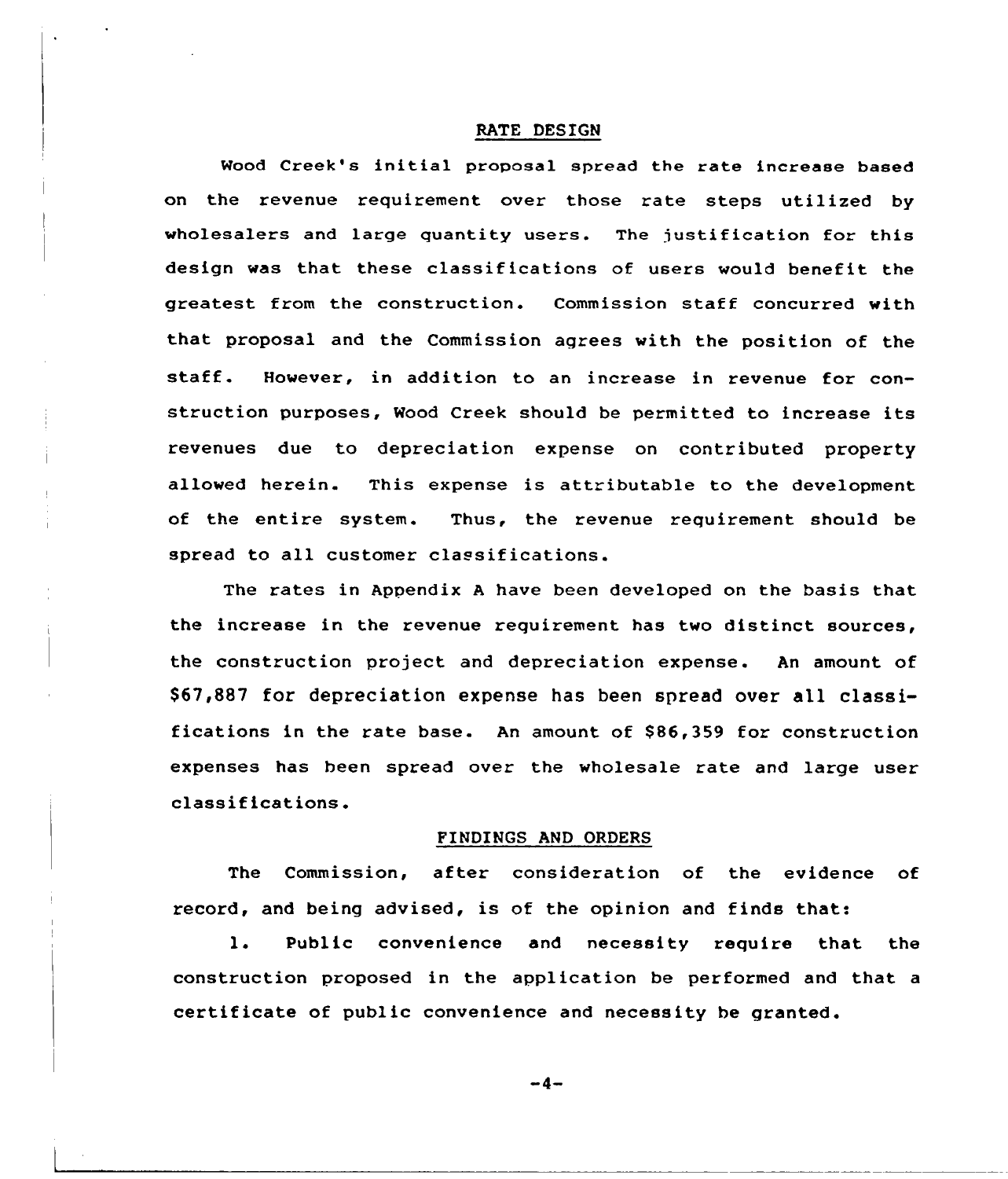2. The proposed construction consists of a water level monitoring system, approximately 4.7 miles of 20-, and 10-inch diameter pipelines. and related appurtenances. The low bids totaled S928,900 which will require abaut Sl,271,200 after allowances are made for fees, contingencies, other indirect costs, high service pump modification or replacement as well as other construction being cansidered as a result of receiving bids lower than the final estimate.

3. Any deviations from the construction herein approved which could adversely affect service to any customer should be done only with the prior approval of the Commission.

4- Wood Creek should furnish duly verified documentation of the total cost of this project including the cost of construction and all other capitalized costs (engineering, legal, administrative, etc.) within <sup>60</sup> days af the date that construction is substantially completed. Said construction costs should be classified into appropriate plant accounts in accordance with the uniform system of accounts for water utilities prescribed by the Commission.

5. Mood Creek's contract with its Engineer should require the provision of full-time resident inspection under the general supervision af a professional engineer with a Kentucky registration in civil or mechanical engineering, to ensure that the construction work is dane in accordance with the contract drawings and specifications and in conformance with the best practices of the construction trades involved in the project.

 $-5-$ 

 $\alpha$  ,  $\alpha$  ,  $\alpha$  ,  $\alpha$ 

Barbara and the state of the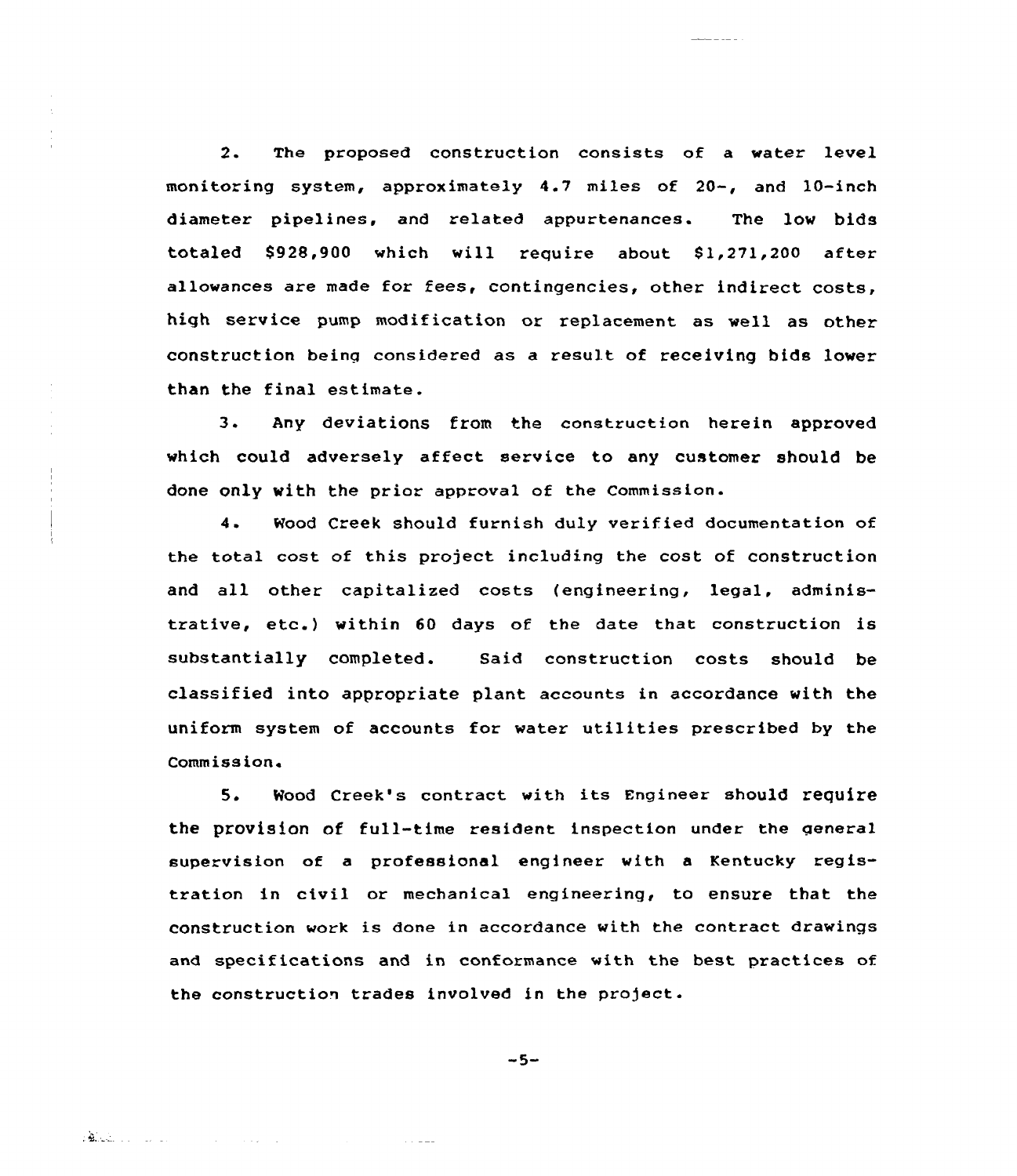6. Wood Creek should reguire the Engineer to furnish <sup>a</sup> copy of the "as-built" drawings and a signed statement that the construction has been satisfactorily completed in accordance with the contract plans and specifications within 60 days of the date of substantial completion of this construction.

7. The financing plan proposed by Wood Creek is for the lawful objects within the corporate purpose of its utility operations, is necessary and appropriate for and consistent with the proper performance of its service to the public and will not impair its ability to perform that service and should, therefore, be approved.

8. The financing secured by Wood Creek for this project will be needed to pay for the work herein approved. Wood Creek's financing plan should, therefore, be approved.

9. If under new FmHA loan conditions Wood Creek is notified and granted the option of accepting a lower interest rate at the date of closing, Wood Creek should file with the Commission the FmHA notification of the lower interest rate and should provide all correspondence from and to FmHA concerning this notification within 30 days of the closing date.

10. Wood Creek should file <sup>a</sup> statement of the interest rate accepted from FmHA within 30 days of the date of closing.

11. If Wood Creek accepts an interest rate different from the rate approved herein, it should file amended pages to its bond resolution and an amended amortization schedule.

12. If Wood Creek is eligible but does not take advantage of a lower interest rate at the time of closing, it should fully

 $-6-$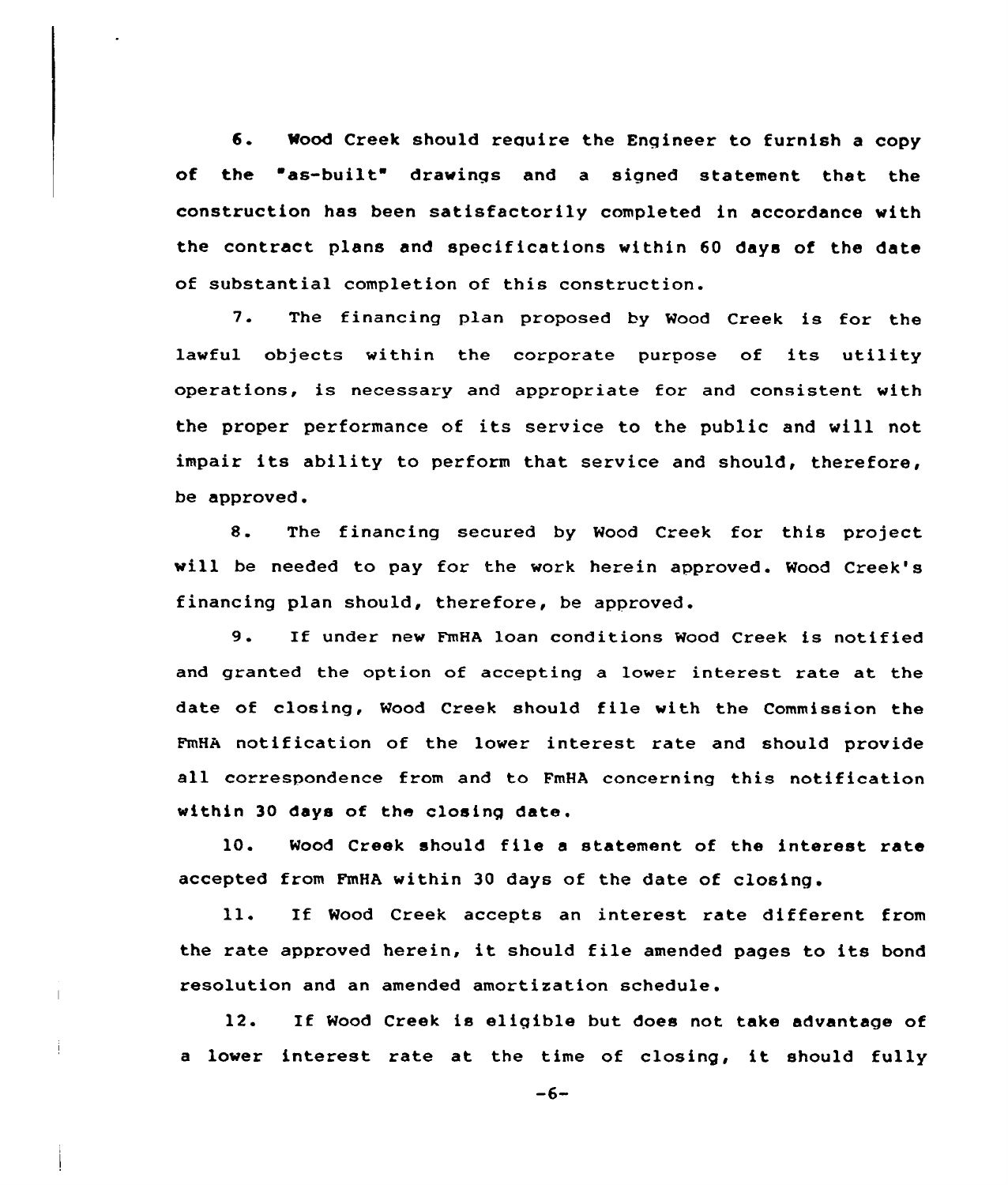document why the lover rate vas not accepted showing an analysis of the higher costs associated with the loan over its life.

13. The rates proposed by Wood Creek would not produce the revenues found reasonable herein and should be denied pursuant to KRS 278.030.

14. The rates in Appendix A are fair, just and reasonable and should produce gross annual operating revenues of \$919,302.

IT IS THEREFORE ORDERED that:

1. Wood Creek be and it hereby is granted <sup>a</sup> certificate of public convenience and necessity to proceed with the proposed construction project as set forth in the drawings and specifications of record herein.

2. Wood Creek's financing plan consisting of an 8.625 percent FmHA loan of \$600,000 and \$671,200 in CDBG funds be and it hereby is approved.

3. Wood Creek shall comply with all matters set out in Findings <sup>3</sup> through <sup>6</sup> and <sup>9</sup> through 12 as if the same vere individually so ordered.

4. The rates in Appendix <sup>A</sup> be and they hereby are approved for service rendered by Wood Creek on and after the date of this Order.

5. Within 30 days from the date of this Order Wood Creek shall file with the Commission its revised tariff sheets setting out the rates approved herein.

Nothing contained herein shall be deemed a varranty of the Commonwealth of Kentucky, or any agency thereof, of the financing herein authorized.

 $-7-$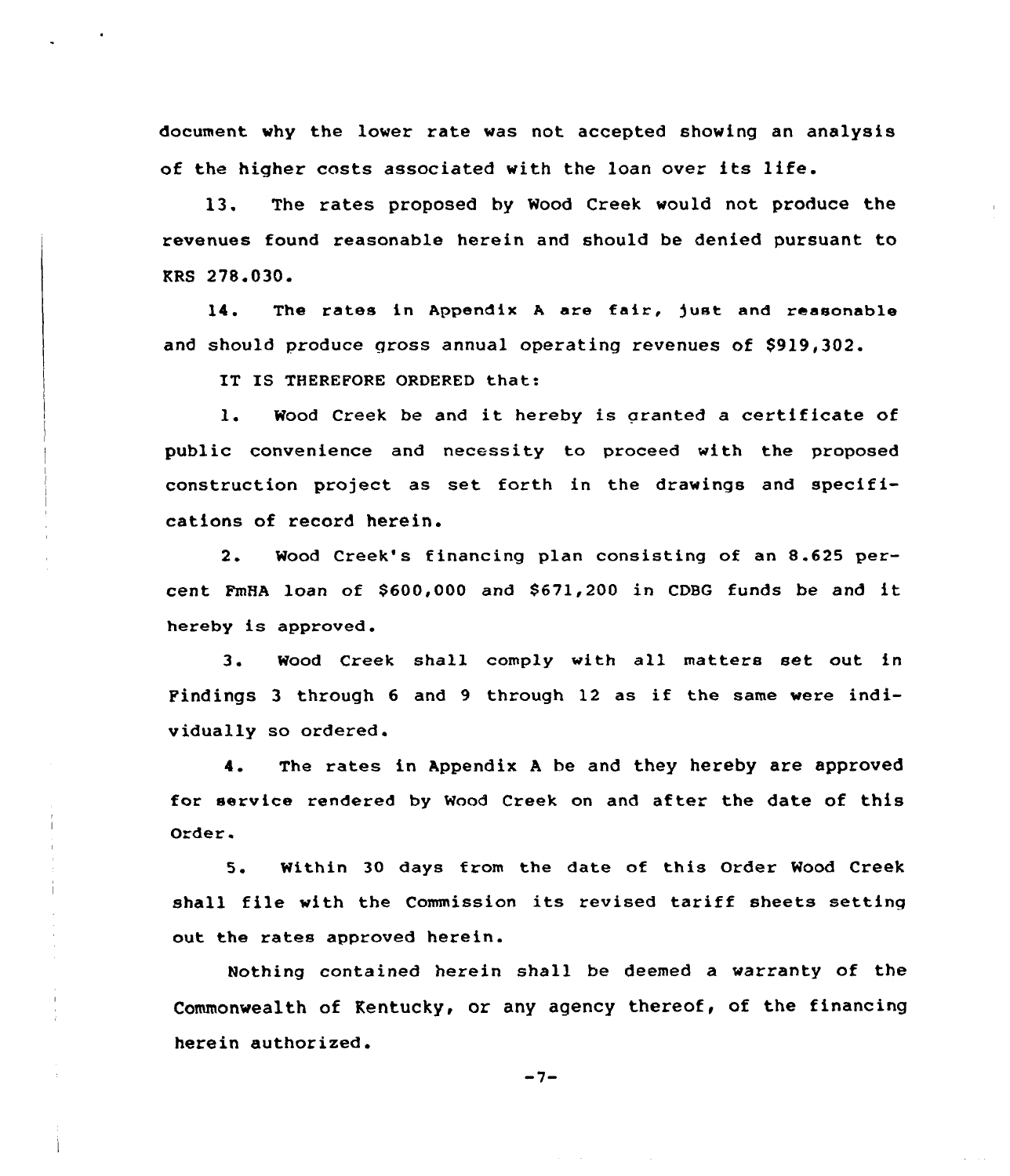Done at Frankfort, Kentucky, this 22nd day of April, 1987.

PUBLIC SERUICE COMMISSION

Chairman e D. I se  $Chairman$ Wice Commissioner

ATTEST:

Executive Director